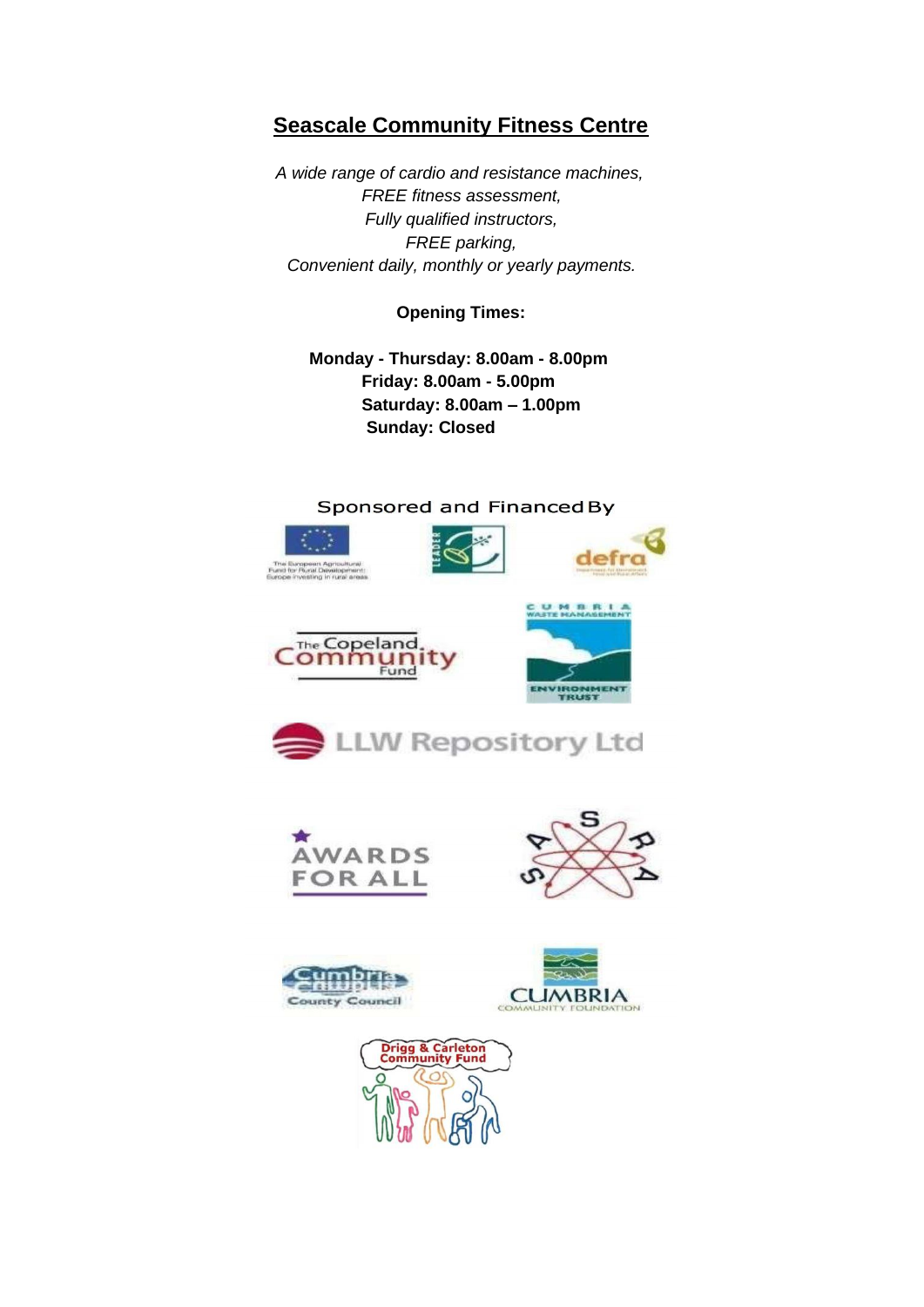# **Conditions of use:**

- All users must undertake an induction session,
- Minimum age is 14 years,
- Before undertaking any new programme of fitness or if you have an existing medical condition of any kind, you are strongly advised to seek medical advice to ensure this method of exercise it suitable for you,
- SCFC is unable to accept any responsibility for injury caused by the negligence or misuse of the equipment by the user,
- Where a standing order is in operation, membership runs concurrently and remains valid until cancelled. Refunds will only be made at the discretion of the management.
	- SCFC shall have control of (1) the number of users using the facility at any one time (2), on availability of facilities e.g when officially opened and, as appropriate, when fit for use. All users must agree to observe the rules and regulations of SCFC.
- SCFC prices are subject to change.

# **What is SASRA?:**

SASRA exists to provide social, sporting and recreational facilities and opportunities for its members. The membership currently has over 7000 members from the West Cumbria local community.

### **Benefits of membership:**

- Sporting and recreational sections (please refer to our website),
- 1000 Club Monthly lottery draw for which there are annual cash prizes of £80,850 and the chance to win £10,000 quarterly. Tickets are £4.50 per month.
- Discounts From local companies which range from health and beauty, household and entertainment.
- LICENSED SOCIAL CLUBS The Falcon Club, Egremont and Windscale Club, Seascale both of which have large function rooms available to members for christenings, weddings etc. Both clubs run a successful loyalty scheme.
- SWIMMING sessions are held on Friday evenings between 8.00 pm and 9.00 pm at the Hensingham Swimming Pool. The main emphasis is on family swimming. This is FREE for SASRA members.

Further details can be found at Sasra.co.uk

# **Membership Options:**

Below are details about the various memberships we offer. Please note that these prices do not include SASRA membership which is an additional £24.00 per annum (£2.00 per month) for a single member and £36.00 per annum (£3.00 per month) for a family membership. Junior membership is an additional £6.00 (50p per month) until the age of 17, when adult membership will be paid.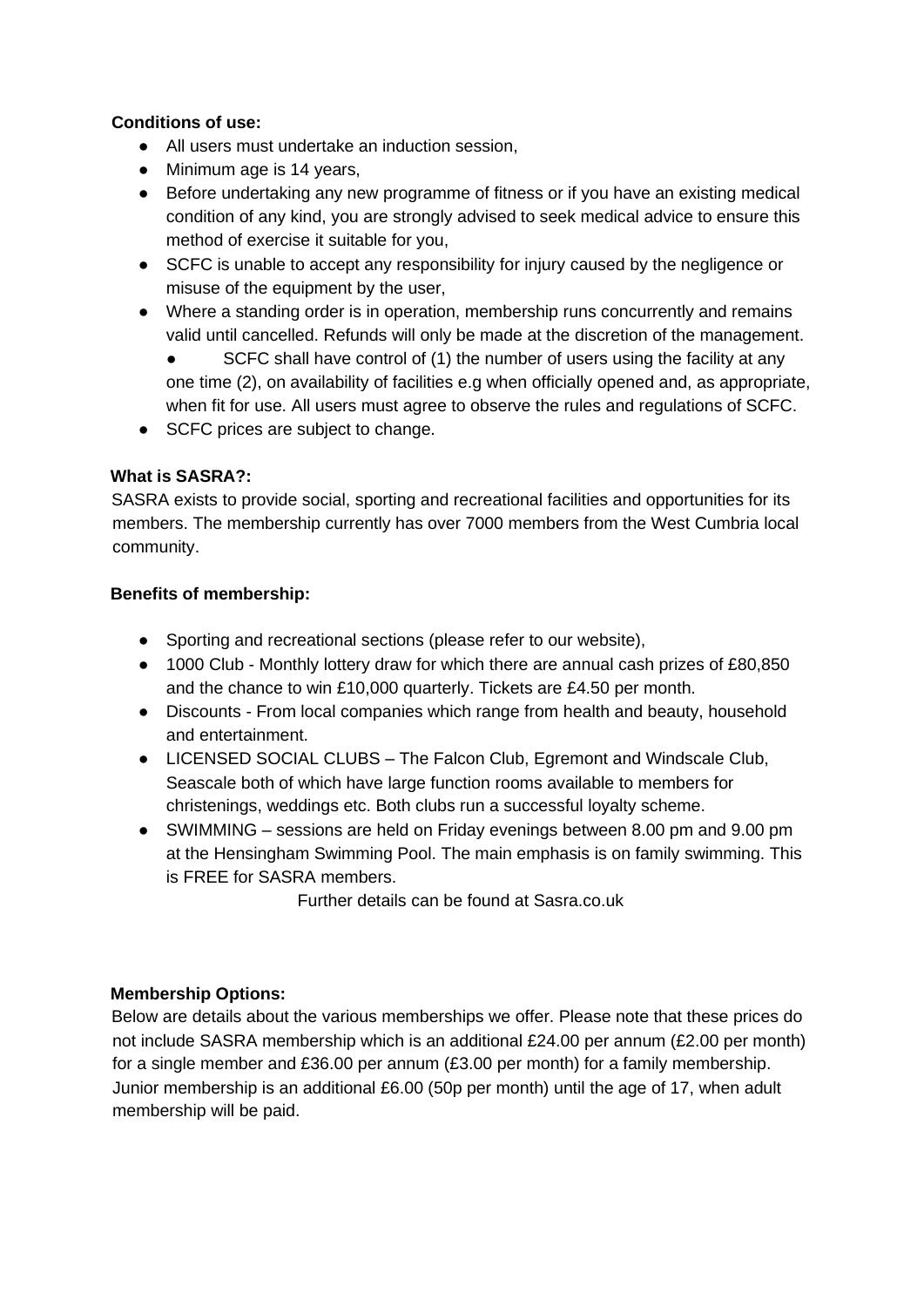| Membership type:                                                | Monthly standing order:                                                                                                         | Daily:                        |
|-----------------------------------------------------------------|---------------------------------------------------------------------------------------------------------------------------------|-------------------------------|
| Adult (18 - 59)                                                 | £24.00 (+ SASRA<br>Membership)                                                                                                  | £5.00 (+ SASRA<br>Membership) |
| Adult (65 plus) - available off<br>peak between 9am and<br>3pm. | £13.00 (+ SASRA<br>Membership)                                                                                                  | £4.00 (+ SASRA<br>Membership) |
| Junior (14-17)                                                  | £13.00 (+ SASRA<br>Membership)                                                                                                  | £4.00 (+ SASRA<br>Membership) |
| Family membership:                                              | £36.00 (and then £12.00 for<br>every other partner / spouse<br>and dependents under the<br>age of 18.). (+ SASRA<br>Membership) | N/A                           |

Pay monthly by convenient installments through your bank with payment on the 15th of each month through SD / SO.

Other costs:

| Other items:             | Fee:                                                    |
|--------------------------|---------------------------------------------------------|
| Gym fob:                 | £5.00 (to be refunded on cancellation of<br>membership) |
| Replacement of lost fob: | £5.00                                                   |
| <b>Classes</b>           | £5.00                                                   |

#### **Seascale Community Fitness Centre:**

Our staff are committed to achieving your individual training needs, targets and objectives. We ensure staff deliver professional, expert tuition at all times in a safe and friendly environment.

#### **Introduction to fitness:**

Your induction course will give you an introduction into the safe use of each piece of equipment and familiarise you with the parts of the body it is designed to exercise.

Fully trained fitness advisers are always available on subsequent visits to assist if required. If you have any questions about the use of the equipment please do not hesitate to ask.